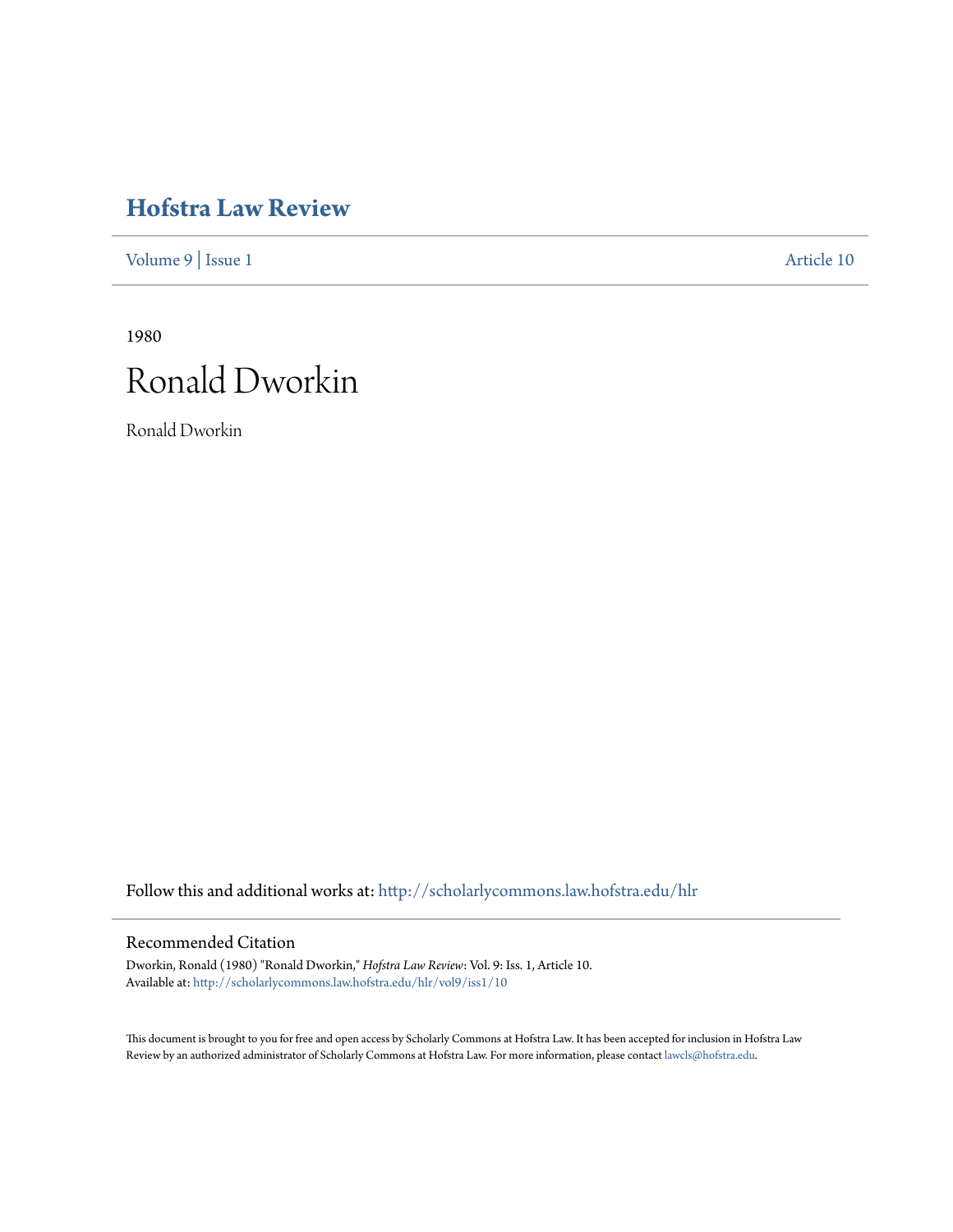## CORRESPONDENCE

To the Editors:

I was unable to review my contribution, *Why Efficiency?,1* to your recent symposium2 after it was set in print. I now find that what should have been the last two sentences of the postscript, beginning on page 572, were actually set forth at the end of the essay, on page 590. I hope readers were not confused.

I also believe that I may have misunderstood two remarks in Professor Posner's symposium contribution,<sup>3</sup> by taking them to be more powerful claims than they were, and so criticized them wrongly. My misunderstandings in no way affect the argument I made against Posner's account of the moral bases of efficiency, but might be irritating nonetheless. I argued that Posner had confused the different concepts of self-interest and consent, and then I suggested (entirely independently of that argument) that some explanation of why he was confused about this might be found in his claim that if someone buys a lottery ticket and loses he has consented to the loss.4 **I** made heavy weather of this last claim, suggesting that someone who bets does not consent to losing. But what Posner must have meant (as I now see) was only that someone who buys a ticket consents (if he knows what he is doing) to have the question whether he wins or loses decided in accordance with particular rules, namely the rules of the lottery.5 If so, then I withdraw my objection to his statement (though I become more puzzled why he thought that that unexceptionable statement figured in his argument about hypothetical consent) and fall back on the other suggestions I made about why he was led to the deeper confusion between consent and self-interest.

In the same context, I considered Posner's statement that if someone buys land which falls in value because a large plant moves from the town, he has been compensated in advance for the loss because it was reflected in the purchase price. $6$  I thought that this was an argument why the law should allow the loss to fall on the buyer in that case, and I said it was a poor argument to that effect.<sup>7</sup> But perhaps Posner meant only that since

<sup>1.</sup> Dworkin, *Why Efficiency?*, 8 HOFSTRA L. REV. 563 (1980).

<sup>2.</sup> *Symposium on Efficiency as a Legal Concern,* 8 HOFSTRA L. REV. 485 (1980).

**<sup>3.</sup>** Posner, *The Ethical and Political Basis of the Efficiency Norm in Common Law Adjudication,* 8 HOFSTRA L. REv. 487 (1980).

<sup>4.</sup> Dworkin, *supra* note 1, at 574-77.

*<sup>5.</sup> See* Posner, *supra* note 3, at 491-92.

*<sup>6.</sup> See* Posner, *supra* note 3, at 492.

<sup>7.</sup> Dworkin, *supra* note 1, at 576.